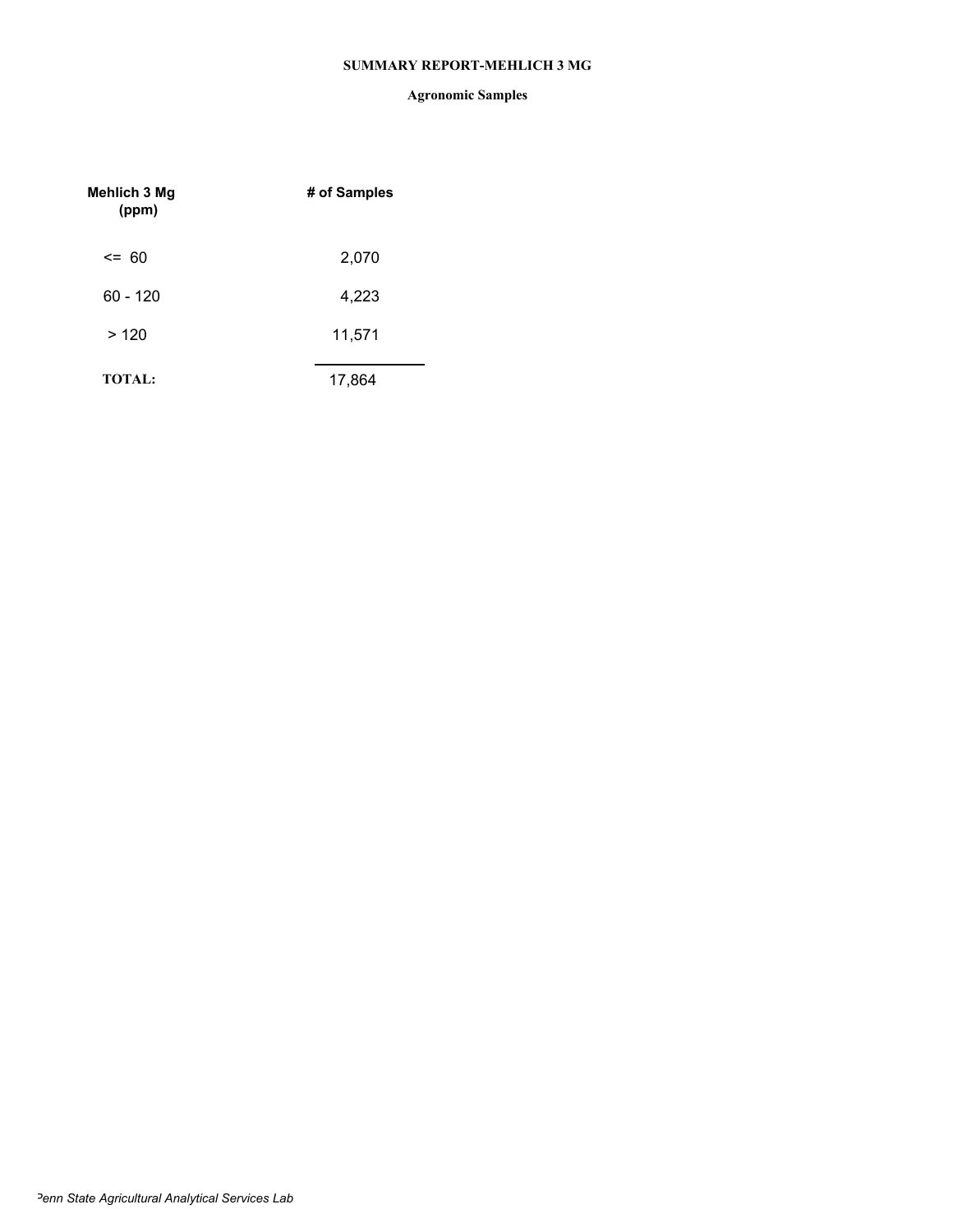| County           | <b>Total Samples</b> |                                                                               | Mehlich 3 Mg<br>(ppm)                                                 | # of Samples                               |
|------------------|----------------------|-------------------------------------------------------------------------------|-----------------------------------------------------------------------|--------------------------------------------|
| <b>ADAMS</b>     | 69                   |                                                                               |                                                                       |                                            |
|                  |                      | 1                                                                             | $= 60$                                                                | $\mathbf{1}$                               |
|                  |                      | $\overline{2}$                                                                | $60 - 120$                                                            | 15                                         |
|                  |                      | 3                                                                             | > 120                                                                 | 53                                         |
| <b>ALLEGHENY</b> | 202                  |                                                                               |                                                                       |                                            |
|                  |                      | $\mathbf 1$                                                                   | $= 60$                                                                | 36                                         |
|                  |                      | $\overline{2}$                                                                | $60 - 120$                                                            | 33                                         |
|                  |                      | 3                                                                             | >120                                                                  | 133                                        |
| <b>ARMSTRONG</b> | 159                  |                                                                               |                                                                       |                                            |
|                  |                      | $\mathbf 1$                                                                   | $= 60$                                                                | 19                                         |
|                  |                      | $\overline{2}$                                                                | $60 - 120$                                                            | 31                                         |
|                  |                      | 3                                                                             | > 120                                                                 | 109                                        |
| <b>BEAVER</b>    | 116                  |                                                                               |                                                                       |                                            |
|                  |                      | $\mathbf 1$                                                                   | $= 60$                                                                | 17                                         |
|                  |                      | $\overline{2}$                                                                | $60 - 120$                                                            | 19                                         |
|                  |                      | 3                                                                             | >120                                                                  | 80                                         |
| <b>BEDFORD</b>   | 233                  |                                                                               |                                                                       |                                            |
|                  |                      | $\mathbf 1$                                                                   | $= 60$                                                                | 22                                         |
|                  |                      | $\overline{2}$                                                                | $60 - 120$                                                            | 53                                         |
|                  |                      | 3                                                                             | > 120                                                                 | 158                                        |
| <b>BERKS</b>     | 331                  |                                                                               |                                                                       |                                            |
|                  |                      |                                                                               | $1 \le 60$                                                            | 11                                         |
|                  |                      | $\overline{2}$                                                                | $60 - 120$                                                            | 36                                         |
|                  |                      |                                                                               |                                                                       |                                            |
| <b>BLAIR</b>     |                      |                                                                               |                                                                       |                                            |
|                  |                      |                                                                               |                                                                       |                                            |
|                  |                      |                                                                               |                                                                       |                                            |
|                  |                      |                                                                               |                                                                       |                                            |
| <b>BRADFORD</b>  |                      |                                                                               |                                                                       |                                            |
|                  |                      |                                                                               |                                                                       |                                            |
|                  |                      |                                                                               |                                                                       |                                            |
|                  | 220<br>627           | 3<br>$\mathbf 1$<br>$\overline{2}$<br>3<br>$\mathbf 1$<br>$\overline{2}$<br>3 | > 120<br>$= 60$<br>$60 - 120$<br>> 120<br>$= 60$<br>60 - 120<br>> 120 | 284<br>14<br>27<br>179<br>40<br>147<br>440 |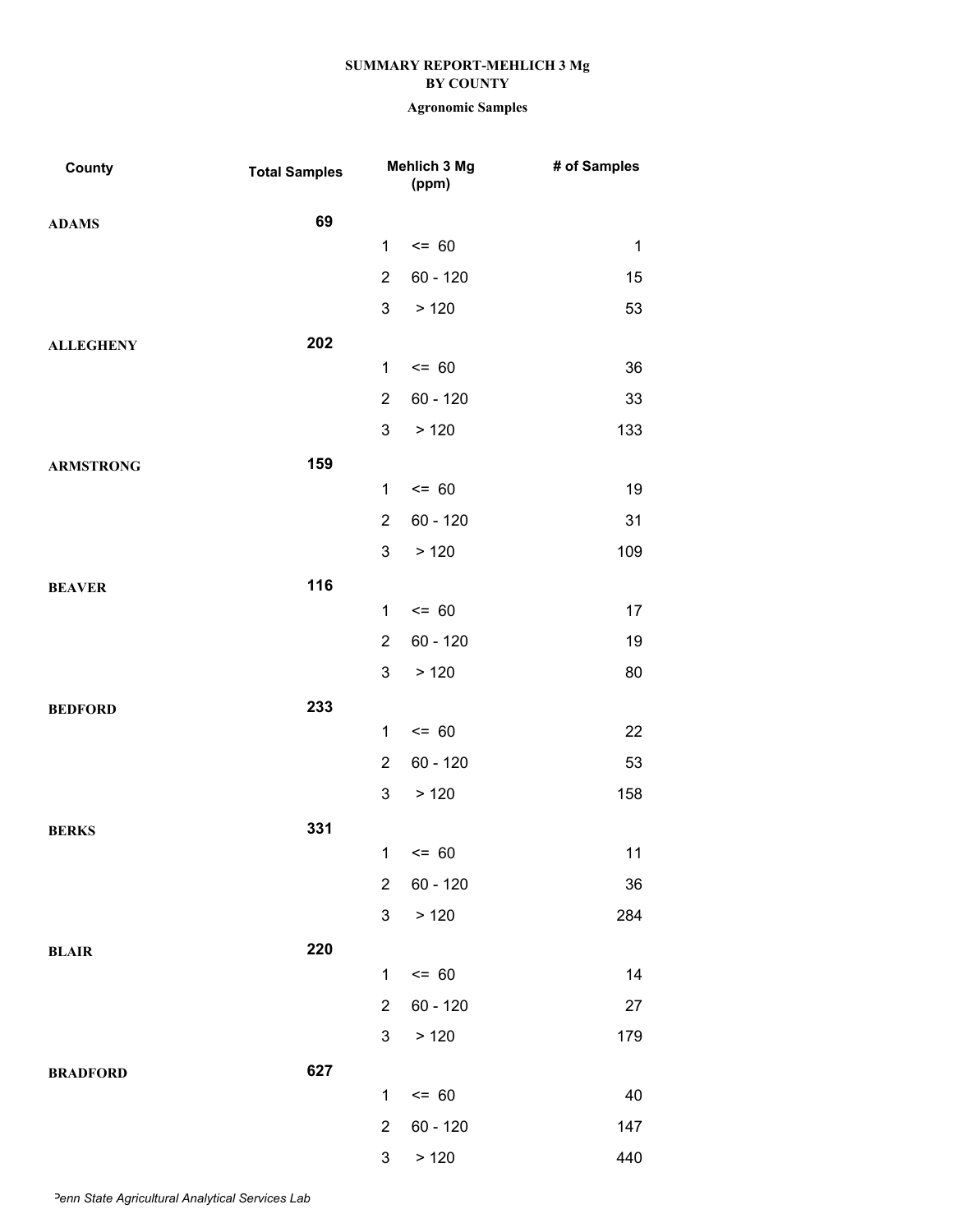| County         | <b>Total Samples</b> |                | Mehlich 3 Mg<br>(ppm) | # of Samples   |
|----------------|----------------------|----------------|-----------------------|----------------|
| <b>BUCKS</b>   | 218                  |                |                       |                |
|                |                      | $\mathbf{1}$   | $= 60$                | 4              |
|                |                      | $\overline{2}$ | $60 - 120$            | 13             |
|                |                      | 3              | >120                  | 201            |
| <b>BUTLER</b>  | 323                  |                |                       |                |
|                |                      | $\mathbf 1$    | $= 60$                | 48             |
|                |                      | $\overline{2}$ | $60 - 120$            | 90             |
|                |                      | 3              | >120                  | 185            |
| <b>CAMBRIA</b> | 211                  |                |                       |                |
|                |                      | $\mathbf 1$    | $= 60$                | $\,6$          |
|                |                      | $\overline{2}$ | $60 - 120$            | 27             |
|                |                      | 3              | >120                  | 178            |
| <b>CAMERON</b> | 51                   |                |                       |                |
|                |                      | $\mathbf 1$    | $= 60$                | 21             |
|                |                      | $\overline{2}$ | $60 - 120$            | 12             |
|                |                      | 3              | >120                  | 18             |
| <b>CARBON</b>  | 30                   |                |                       |                |
|                |                      | $\mathbf 1$    | $= 60$                | $\overline{7}$ |
|                |                      | $\overline{2}$ | $60 - 120$            | 13             |
|                |                      | 3              | >120                  | 10             |
| <b>CENTRE</b>  | 3,589                |                |                       |                |
|                |                      |                | $1 \le 60$            | 454            |
|                |                      | $\overline{2}$ | 60 - 120              | 900            |
|                |                      | 3              | > 120                 | 2,235          |
| <b>CHESTER</b> | 184                  |                |                       |                |
|                |                      | 1              | $= 60$                | $\,6$          |
|                |                      | $\overline{2}$ | 60 - 120              | 17             |
|                |                      | 3              | > 120                 | 161            |
| <b>CLARION</b> | 254                  |                |                       |                |
|                |                      | $\mathbf{1}$   | $= 60$                | 35             |
|                |                      | $\overline{2}$ | 60 - 120              | 70             |
|                |                      | 3              | > 120                 | 149            |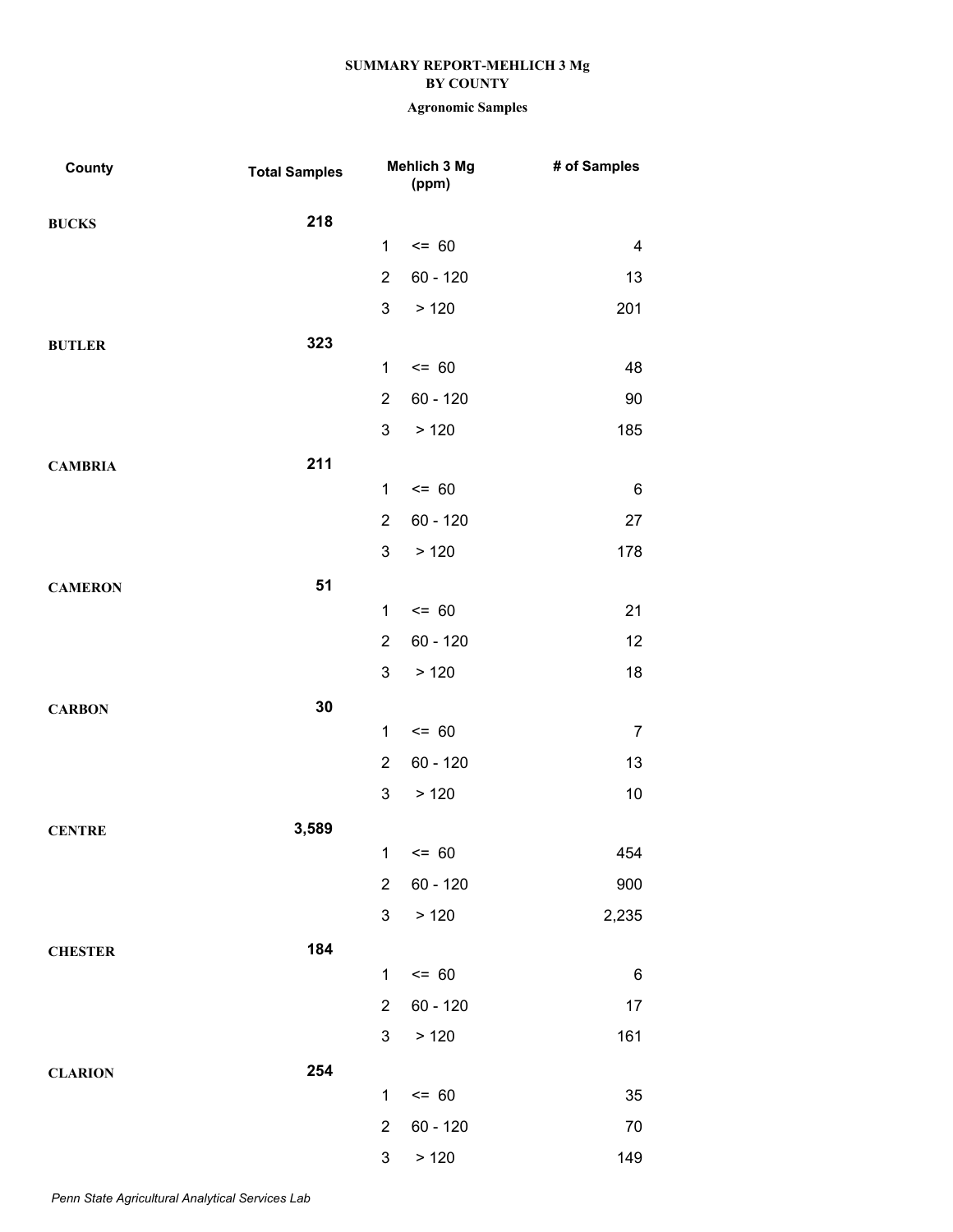| <b>County</b>     | <b>Total Samples</b> |                | Mehlich 3 Mg<br>(ppm) | # of Samples              |
|-------------------|----------------------|----------------|-----------------------|---------------------------|
| <b>CLEARFIELD</b> | 440                  |                |                       |                           |
|                   |                      | $\mathbf{1}$   | $= 60$                | 132                       |
|                   |                      | $\overline{2}$ | $60 - 120$            | 139                       |
|                   |                      | 3              | > 120                 | 169                       |
| <b>CLINTON</b>    | 163                  |                |                       |                           |
|                   |                      | $\mathbf{1}$   | $= 60$                | 18                        |
|                   |                      | $\overline{2}$ | $60 - 120$            | 68                        |
|                   |                      | 3              | > 120                 | 77                        |
| <b>COLUMBIA</b>   | 248                  |                |                       |                           |
|                   |                      | $\mathbf{1}$   | $= 60$                | 43                        |
|                   |                      | $\overline{2}$ | $60 - 120$            | 83                        |
|                   |                      | 3              | > 120                 | 122                       |
| <b>CRAWFORD</b>   | 516                  |                |                       |                           |
|                   |                      | $\mathbf{1}$   | $= 60$                | 26                        |
|                   |                      | $\overline{2}$ | $60 - 120$            | 130                       |
|                   |                      | 3              | > 120                 | 360                       |
| <b>CUMBERLAND</b> | 274                  |                |                       |                           |
|                   |                      | $\mathbf{1}$   | $= 60$                | 13                        |
|                   |                      | $\overline{2}$ | $60 - 120$            | 63                        |
|                   |                      | 3              | > 120                 | 198                       |
| <b>DAUPHIN</b>    | 268                  |                |                       |                           |
|                   |                      |                | $1 \le 60$            | 15                        |
|                   |                      | $\overline{2}$ | $60 - 120$            | 89                        |
|                   |                      | 3              | > 120                 | 164                       |
| <b>DELAWARE</b>   | 32                   |                |                       |                           |
|                   |                      | $\mathbf{1}$   | $= 60$                | $\mathbf 1$               |
|                   |                      | $\overline{2}$ | $60 - 120$            | $\ensuremath{\mathsf{3}}$ |
|                   |                      | 3              | > 120                 | 28                        |
| <b>ELK</b>        | 155                  |                |                       |                           |
|                   |                      | $\mathbf{1}$   | $= 60$                | 62                        |
|                   |                      | $\overline{2}$ | 60 - 120              | 44                        |
|                   |                      | 3              | > 120                 | 49                        |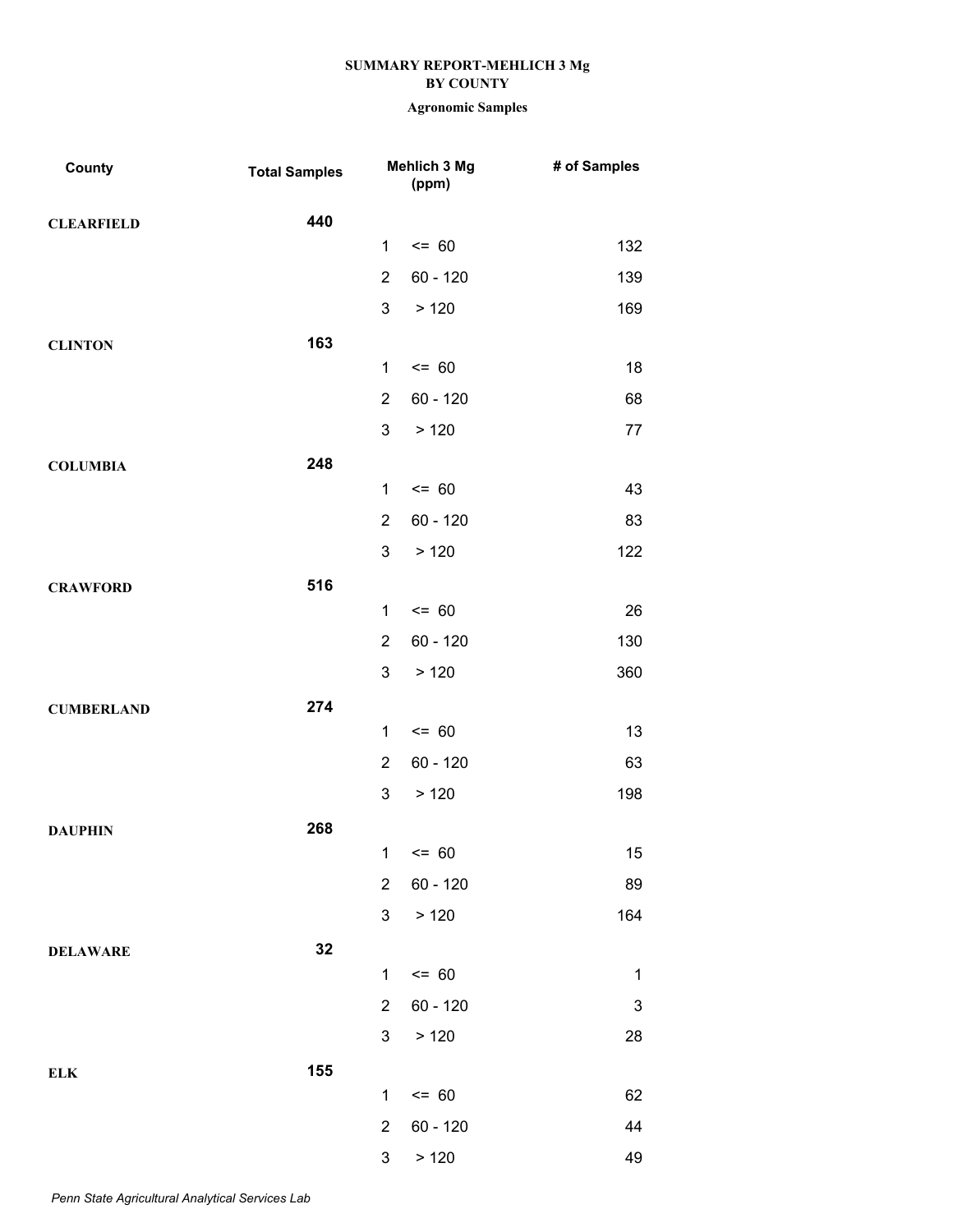| 238<br><b>ERIE</b><br>$= 60$<br>$\mathbf{1}$<br>15<br>$60 - 120$<br>$\overline{2}$<br>51<br>3<br>> 120<br>172<br>149<br><b>FAYETTE</b><br>$= 60$<br>$\mathbf{1}$<br>13<br>$\overline{2}$<br>60 - 120<br>40<br>3<br>> 120<br>96<br>76<br><b>FOREST</b><br>$= 60$<br>$\mathbf{1}$<br>25<br>$60 - 120$<br>$\overline{2}$<br>31<br>3<br>>120<br>20<br>236<br><b>FRANKLIN</b><br>$= 60$<br>$\mathbf{1}$<br>4<br>$\overline{2}$<br>60 - 120<br>26<br>3<br>> 120<br>206<br>67<br><b>FULTON</b><br>$= 60$<br>$\mathbf{1}$<br>$\overline{2}$<br>$\overline{2}$<br>60 - 120<br>22<br>3<br>> 120<br>43<br>143<br><b>GREENE</b><br>17<br>$1 \le 60$<br>$\overline{2}$<br>$60 - 120$<br>45<br>3<br>> 120<br>81<br>224<br>$= 60$<br>$\mathbf{1}$<br>28<br>$\overline{2}$<br>$60 - 120$<br>42<br>> 120<br>3<br>154 | County            | <b>Total Samples</b> | Mehlich 3 Mg<br>(ppm) | # of Samples |
|-----------------------------------------------------------------------------------------------------------------------------------------------------------------------------------------------------------------------------------------------------------------------------------------------------------------------------------------------------------------------------------------------------------------------------------------------------------------------------------------------------------------------------------------------------------------------------------------------------------------------------------------------------------------------------------------------------------------------------------------------------------------------------------------------------|-------------------|----------------------|-----------------------|--------------|
|                                                                                                                                                                                                                                                                                                                                                                                                                                                                                                                                                                                                                                                                                                                                                                                                     |                   |                      |                       |              |
|                                                                                                                                                                                                                                                                                                                                                                                                                                                                                                                                                                                                                                                                                                                                                                                                     |                   |                      |                       |              |
|                                                                                                                                                                                                                                                                                                                                                                                                                                                                                                                                                                                                                                                                                                                                                                                                     |                   |                      |                       |              |
|                                                                                                                                                                                                                                                                                                                                                                                                                                                                                                                                                                                                                                                                                                                                                                                                     |                   |                      |                       |              |
|                                                                                                                                                                                                                                                                                                                                                                                                                                                                                                                                                                                                                                                                                                                                                                                                     |                   |                      |                       |              |
|                                                                                                                                                                                                                                                                                                                                                                                                                                                                                                                                                                                                                                                                                                                                                                                                     |                   |                      |                       |              |
|                                                                                                                                                                                                                                                                                                                                                                                                                                                                                                                                                                                                                                                                                                                                                                                                     |                   |                      |                       |              |
|                                                                                                                                                                                                                                                                                                                                                                                                                                                                                                                                                                                                                                                                                                                                                                                                     |                   |                      |                       |              |
|                                                                                                                                                                                                                                                                                                                                                                                                                                                                                                                                                                                                                                                                                                                                                                                                     |                   |                      |                       |              |
|                                                                                                                                                                                                                                                                                                                                                                                                                                                                                                                                                                                                                                                                                                                                                                                                     |                   |                      |                       |              |
|                                                                                                                                                                                                                                                                                                                                                                                                                                                                                                                                                                                                                                                                                                                                                                                                     |                   |                      |                       |              |
|                                                                                                                                                                                                                                                                                                                                                                                                                                                                                                                                                                                                                                                                                                                                                                                                     |                   |                      |                       |              |
|                                                                                                                                                                                                                                                                                                                                                                                                                                                                                                                                                                                                                                                                                                                                                                                                     |                   |                      |                       |              |
|                                                                                                                                                                                                                                                                                                                                                                                                                                                                                                                                                                                                                                                                                                                                                                                                     |                   |                      |                       |              |
|                                                                                                                                                                                                                                                                                                                                                                                                                                                                                                                                                                                                                                                                                                                                                                                                     |                   |                      |                       |              |
|                                                                                                                                                                                                                                                                                                                                                                                                                                                                                                                                                                                                                                                                                                                                                                                                     |                   |                      |                       |              |
|                                                                                                                                                                                                                                                                                                                                                                                                                                                                                                                                                                                                                                                                                                                                                                                                     |                   |                      |                       |              |
|                                                                                                                                                                                                                                                                                                                                                                                                                                                                                                                                                                                                                                                                                                                                                                                                     |                   |                      |                       |              |
|                                                                                                                                                                                                                                                                                                                                                                                                                                                                                                                                                                                                                                                                                                                                                                                                     |                   |                      |                       |              |
|                                                                                                                                                                                                                                                                                                                                                                                                                                                                                                                                                                                                                                                                                                                                                                                                     |                   |                      |                       |              |
|                                                                                                                                                                                                                                                                                                                                                                                                                                                                                                                                                                                                                                                                                                                                                                                                     |                   |                      |                       |              |
|                                                                                                                                                                                                                                                                                                                                                                                                                                                                                                                                                                                                                                                                                                                                                                                                     |                   |                      |                       |              |
|                                                                                                                                                                                                                                                                                                                                                                                                                                                                                                                                                                                                                                                                                                                                                                                                     |                   |                      |                       |              |
|                                                                                                                                                                                                                                                                                                                                                                                                                                                                                                                                                                                                                                                                                                                                                                                                     |                   |                      |                       |              |
|                                                                                                                                                                                                                                                                                                                                                                                                                                                                                                                                                                                                                                                                                                                                                                                                     | <b>HUNTINGDON</b> |                      |                       |              |
|                                                                                                                                                                                                                                                                                                                                                                                                                                                                                                                                                                                                                                                                                                                                                                                                     |                   |                      |                       |              |
|                                                                                                                                                                                                                                                                                                                                                                                                                                                                                                                                                                                                                                                                                                                                                                                                     |                   |                      |                       |              |
|                                                                                                                                                                                                                                                                                                                                                                                                                                                                                                                                                                                                                                                                                                                                                                                                     |                   |                      |                       |              |
| $= 60$<br>$\mathbf{1}$<br>36                                                                                                                                                                                                                                                                                                                                                                                                                                                                                                                                                                                                                                                                                                                                                                        | <b>INDIANA</b>    | 222                  |                       |              |
| 60 - 120<br>49<br>$\overline{2}$                                                                                                                                                                                                                                                                                                                                                                                                                                                                                                                                                                                                                                                                                                                                                                    |                   |                      |                       |              |
| 3<br>> 120<br>137                                                                                                                                                                                                                                                                                                                                                                                                                                                                                                                                                                                                                                                                                                                                                                                   |                   |                      |                       |              |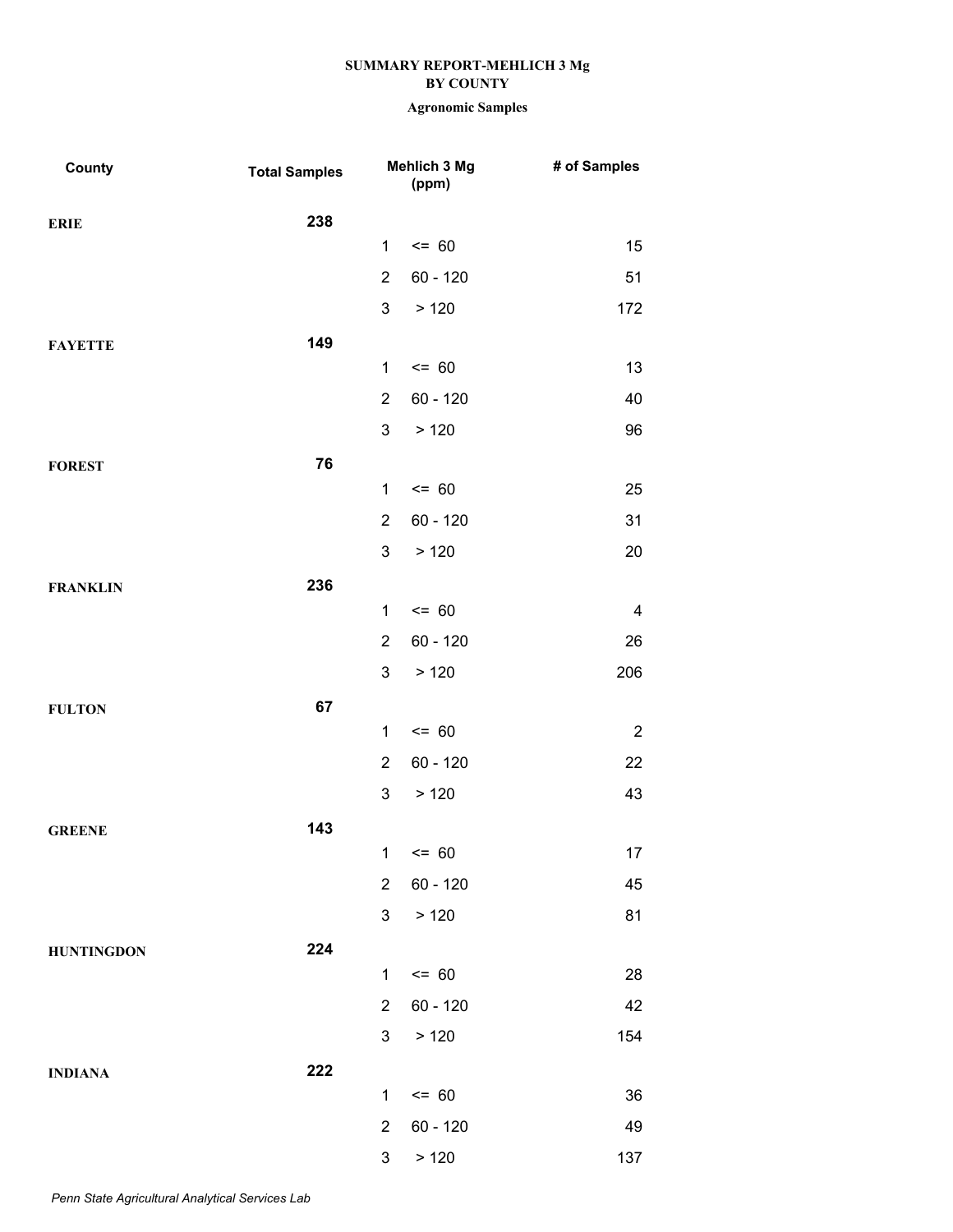| County            | <b>Total Samples</b> |                         | Mehlich 3 Mg<br>(ppm) | # of Samples              |
|-------------------|----------------------|-------------------------|-----------------------|---------------------------|
| <b>JEFFERSON</b>  | 423                  |                         |                       |                           |
|                   |                      | $\mathbf{1}$            | $= 60$                | 67                        |
|                   |                      | $\overline{2}$          | $60 - 120$            | 118                       |
|                   |                      | 3                       | > 120                 | 238                       |
| <b>JUNIATA</b>    | 223                  |                         |                       |                           |
|                   |                      | $\mathbf{1}$            | $= 60$                | 16                        |
|                   |                      | $\overline{2}$          | $60 - 120$            | 67                        |
|                   |                      | 3                       | > 120                 | 140                       |
| <b>LACKAWANNA</b> | 66                   |                         |                       |                           |
|                   |                      | $\mathbf{1}$            | $= 60$                | 8                         |
|                   |                      | $\overline{2}$          | $60 - 120$            | 21                        |
|                   |                      | 3                       | > 120                 | 37                        |
| <b>LANCASTER</b>  | 563                  |                         |                       |                           |
|                   |                      | $\mathbf{1}$            | $= 60$                | 40                        |
|                   |                      | $\overline{2}$          | $60 - 120$            | 72                        |
|                   |                      | 3                       | > 120                 | 451                       |
| <b>LAWRENCE</b>   | 252                  |                         |                       |                           |
|                   |                      | $\mathbf{1}$            | $= 60$                | 31                        |
|                   |                      | $\overline{2}$          | $60 - 120$            | 59                        |
|                   |                      | 3                       | > 120                 | 162                       |
| <b>LEBANON</b>    | 319                  |                         |                       |                           |
|                   |                      |                         | $1 \le 60$            | 6                         |
|                   |                      | $\overline{2}$          | $60 - 120$            | 52                        |
|                   |                      | 3                       | > 120                 | 261                       |
| <b>LEHIGH</b>     | 61                   |                         |                       |                           |
|                   |                      | $\mathbf{1}$            | $= 60$                | $\ensuremath{\mathsf{3}}$ |
|                   |                      | $\overline{2}$          | $60 - 120$            | 15                        |
|                   |                      | 3                       | > 120                 | 43                        |
| <b>LUZERNE</b>    | 158                  |                         |                       |                           |
|                   |                      | $\mathbf{1}$            | $= 60$                | 39                        |
|                   |                      | $\overline{\mathbf{c}}$ | $60 - 120$            | 42                        |
|                   |                      | 3                       | > 120                 | 77                        |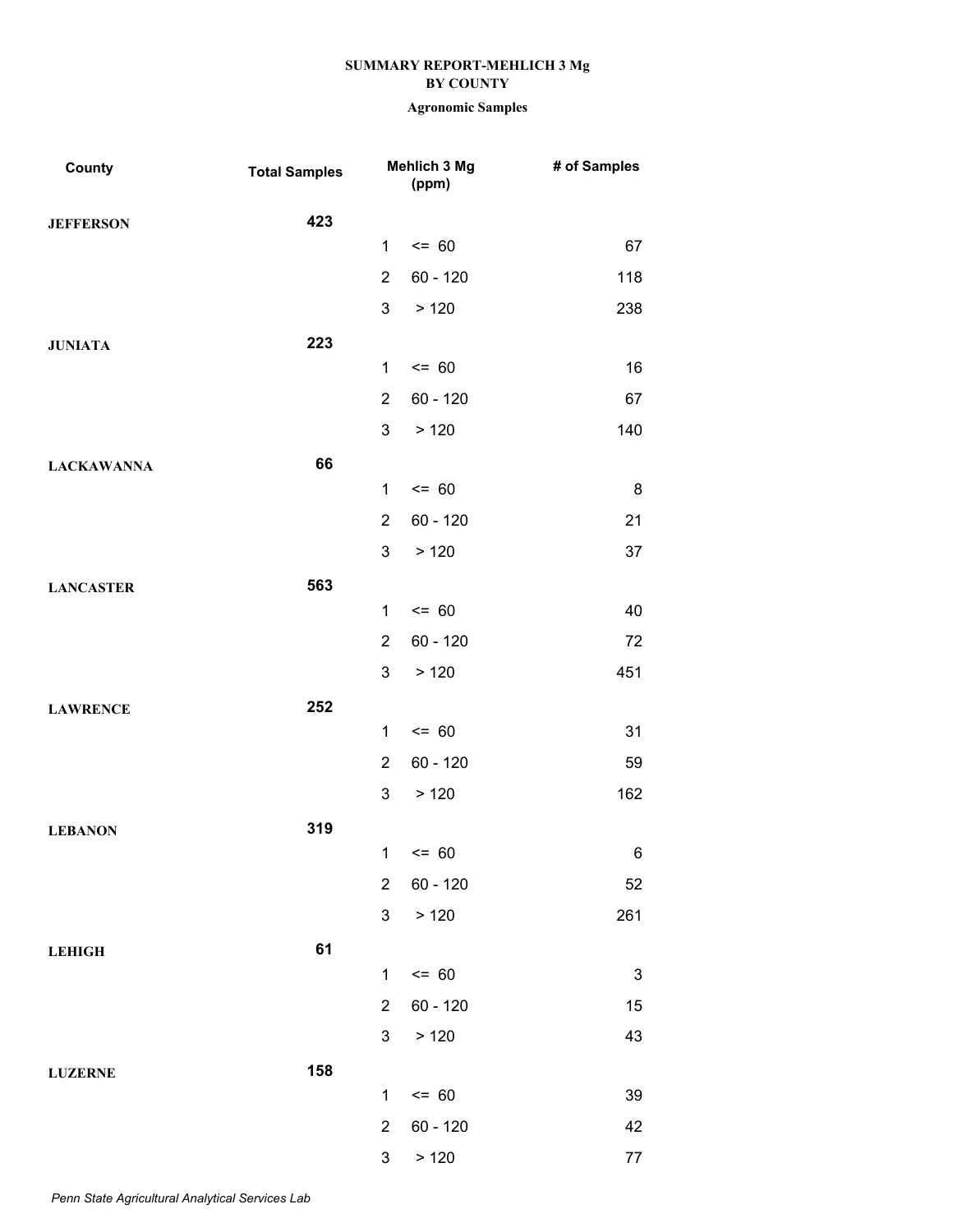| County             | <b>Total Samples</b> |                | Mehlich 3 Mg<br>(ppm) | # of Samples     |
|--------------------|----------------------|----------------|-----------------------|------------------|
| <b>LYCOMING</b>    | 508                  |                |                       |                  |
|                    |                      | $\mathbf{1}$   | $= 60$                | 83               |
|                    |                      | $\overline{2}$ | 60 - 120              | 148              |
|                    |                      | 3              | > 120                 | 277              |
| <b>MCKEAN</b>      | 101                  |                |                       |                  |
|                    |                      | $\mathbf{1}$   | $= 60$                | 23               |
|                    |                      | $\overline{2}$ | 60 - 120              | 29               |
|                    |                      | 3              | >120                  | 49               |
| <b>MERCER</b>      | 356                  |                |                       |                  |
|                    |                      | $\mathbf{1}$   | $= 60$                | 48               |
|                    |                      | $\overline{2}$ | 60 - 120              | 90               |
|                    |                      | 3              | > 120                 | 218              |
| <b>MIFFLIN</b>     | 88                   |                |                       |                  |
|                    |                      | $\mathbf{1}$   | $= 60$                | $\overline{7}$   |
|                    |                      | $\overline{2}$ | 60 - 120              | 15               |
|                    |                      | 3              | >120                  | 66               |
| <b>MONROE</b>      | 43                   |                |                       |                  |
|                    |                      | $\mathbf{1}$   | $= 60$                | $\boldsymbol{9}$ |
|                    |                      | $\overline{2}$ | 60 - 120              | 8                |
|                    |                      | 3              | > 120                 | 26               |
| <b>MONTGOMERY</b>  | 243                  |                |                       |                  |
|                    |                      |                | $1 \le 60$            | 22               |
|                    |                      | $\overline{2}$ | $60 - 120$            | 35               |
|                    |                      | 3              | > 120                 | 186              |
| <b>MONTOUR</b>     | 126                  |                |                       |                  |
|                    |                      | $\mathbf{1}$   | $= 60$                | 13               |
|                    |                      | $\overline{2}$ | $60 - 120$            | 45               |
|                    |                      | 3              | > 120                 | 68               |
| <b>NORTHAMPTON</b> | 42                   |                |                       |                  |
|                    |                      | $\mathbf{1}$   | $= 60$                | 6                |
|                    |                      | $\overline{2}$ | 60 - 120              | 17               |
|                    |                      | 3              | > 120                 | 19               |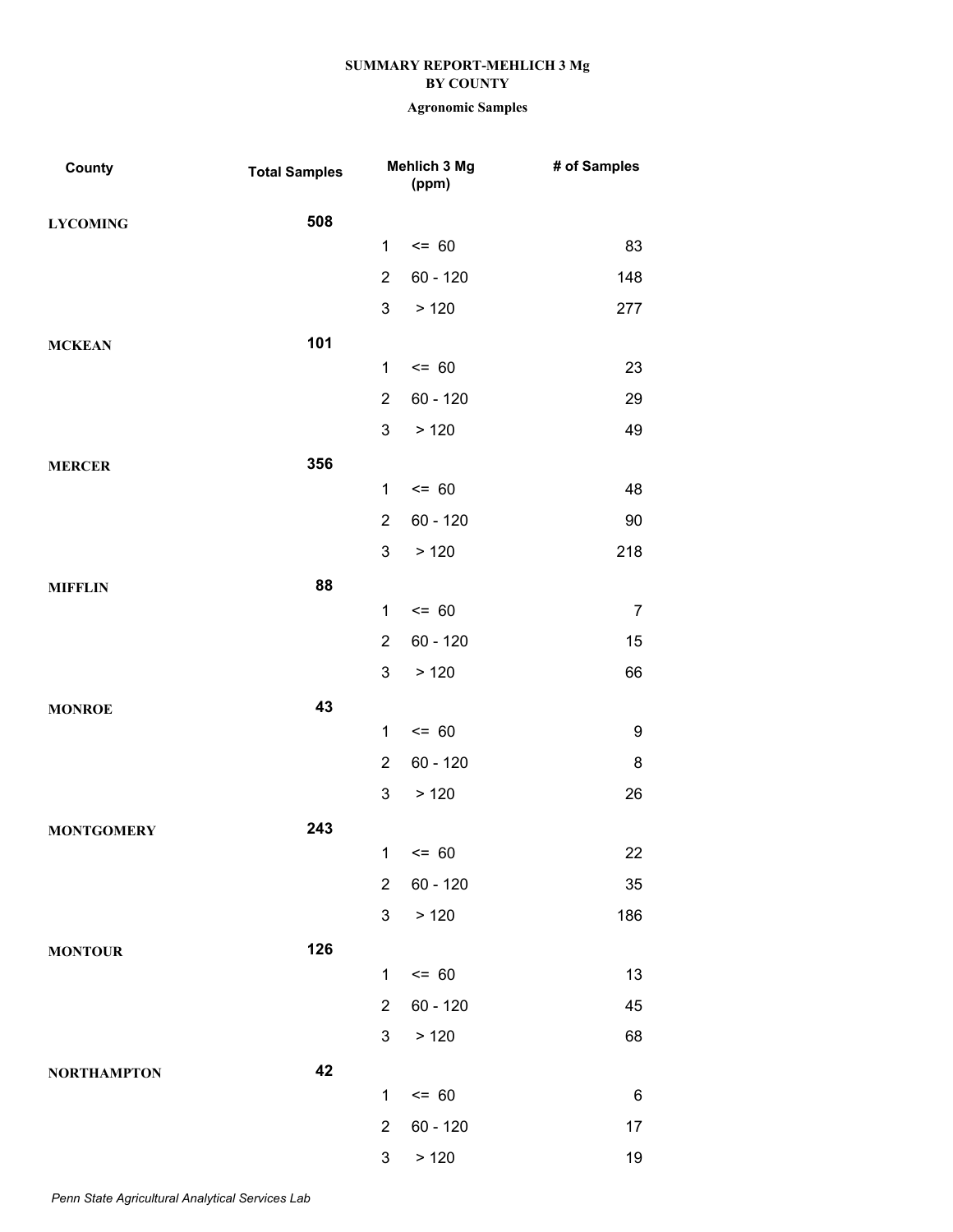| County                | <b>Total Samples</b> |                | Mehlich 3 Mg<br>(ppm) | # of Samples              |
|-----------------------|----------------------|----------------|-----------------------|---------------------------|
| <b>NORTHUMBERLAND</b> | 336                  |                |                       |                           |
|                       |                      | 1              | $= 60$                | 21                        |
|                       |                      | $\overline{2}$ | $60 - 120$            | 97                        |
|                       |                      | 3              | > 120                 | 218                       |
| <b>PERRY</b>          | 570                  |                |                       |                           |
|                       |                      | $\mathbf 1$    | $= 60$                | 28                        |
|                       |                      | $\overline{2}$ | $60 - 120$            | 123                       |
|                       |                      | 3              | >120                  | 419                       |
| PHILADELPHIA          | 54                   |                |                       |                           |
|                       |                      | $\mathbf{1}$   | $= 60$                | 14                        |
|                       |                      | $\overline{2}$ | $60 - 120$            | 19                        |
|                       |                      | 3              | > 120                 | 21                        |
| <b>PIKE</b>           | 24                   |                |                       |                           |
|                       |                      | $\mathbf{1}$   | $= 60$                | 9                         |
|                       |                      | $\overline{2}$ | $60 - 120$            | $\ensuremath{\mathsf{3}}$ |
|                       |                      | 3              | >120                  | 12                        |
| <b>POTTER</b>         | 110                  |                |                       |                           |
|                       |                      | $\mathbf{1}$   | $= 60$                | $\boldsymbol{9}$          |
|                       |                      | $\overline{2}$ | $60 - 120$            | 24                        |
|                       |                      | 3              | > 120                 | 77                        |
| <b>SCHUYLKILL</b>     | 285                  |                |                       |                           |
|                       |                      |                | $1 \le 60$            | 68                        |
|                       |                      | $\overline{2}$ | $60 - 120$            | 83                        |
|                       |                      | 3              | > 120                 | 134                       |
| <b>SNYDER</b>         | 238                  |                |                       |                           |
|                       |                      | 1              | $= 60$                | 19                        |
|                       |                      | $\overline{2}$ | $60 - 120$            | 81                        |
|                       |                      | 3              | > 120                 | 138                       |
| <b>SOMERSET</b>       | 149                  |                |                       |                           |
|                       |                      | $\mathbf 1$    | $= 60$                | 17                        |
|                       |                      | $\overline{2}$ | 60 - 120              | 37                        |
|                       |                      | 3              | > 120                 | 95                        |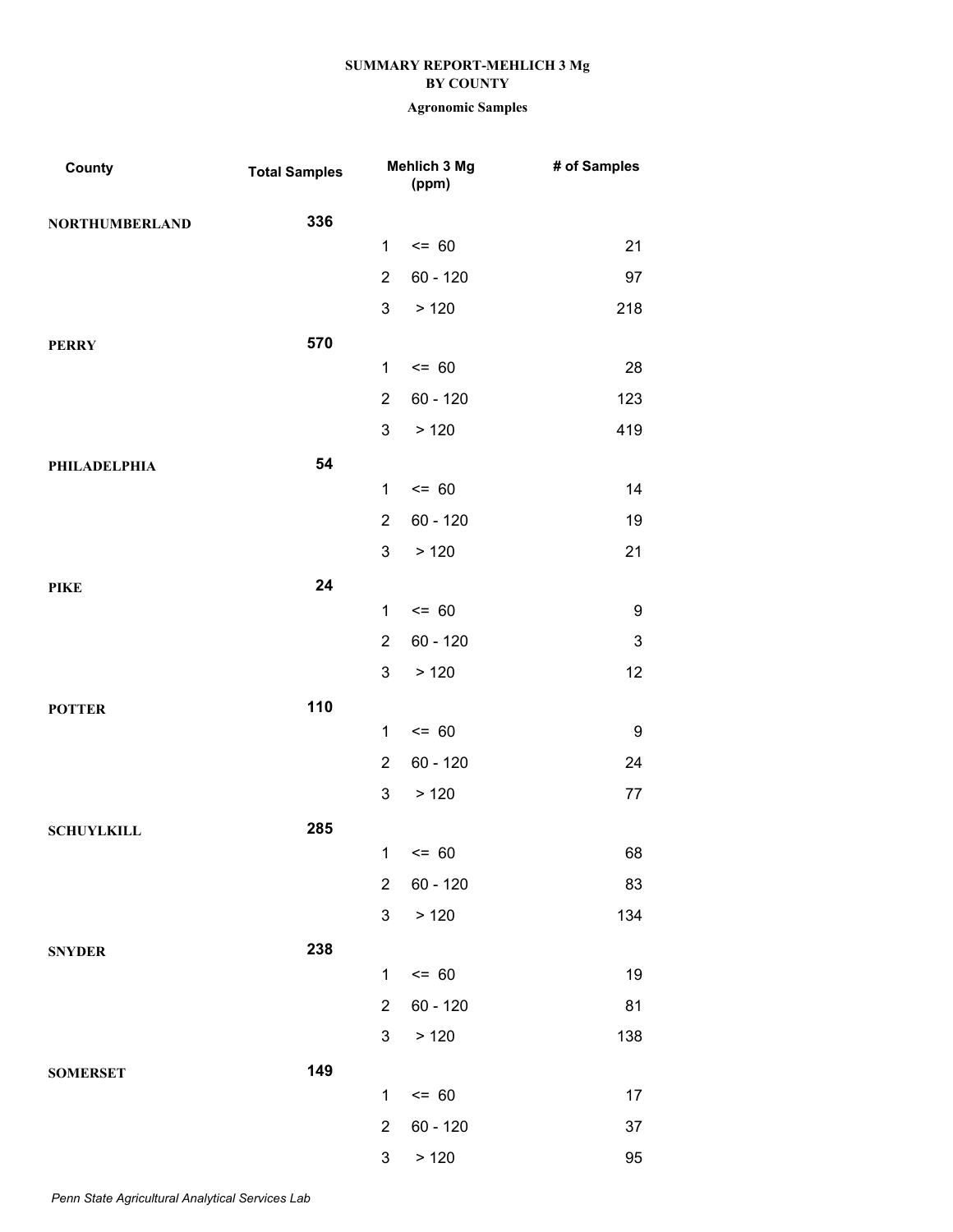| County             | <b>Total Samples</b> |                | Mehlich 3 Mg<br>(ppm) | # of Samples    |
|--------------------|----------------------|----------------|-----------------------|-----------------|
| <b>SULLIVAN</b>    | 55                   |                |                       |                 |
|                    |                      | $\mathbf{1}$   | $= 60$                | 12              |
|                    |                      | $\overline{2}$ | $60 - 120$            | 12              |
|                    |                      | 3              | > 120                 | 31              |
| <b>SUSQUEHANNA</b> | 310                  |                |                       |                 |
|                    |                      | $\mathbf{1}$   | $= 60$                | 35              |
|                    |                      | $\overline{2}$ | $60 - 120$            | 48              |
|                    |                      | 3              | > 120                 | 227             |
| <b>TIOGA</b>       | 322                  |                |                       |                 |
|                    |                      | $\mathbf{1}$   | $= 60$                | 16              |
|                    |                      | $\overline{2}$ | $60 - 120$            | 50              |
|                    |                      | 3              | > 120                 | 256             |
| <b>UNION</b>       | 180                  |                |                       |                 |
|                    |                      | $\mathbf{1}$   | $= 60$                | $\mathbf 5$     |
|                    |                      | $\overline{2}$ | $60 - 120$            | 67              |
|                    |                      | 3              | > 120                 | 108             |
| <b>VENANGO</b>     | 59                   |                |                       |                 |
|                    |                      | $\mathbf{1}$   | $= 60$                | 20              |
|                    |                      | $\overline{2}$ | $60 - 120$            | 18              |
|                    |                      | 3              | > 120                 | 21              |
| <b>WARREN</b>      | 56                   |                |                       |                 |
|                    |                      |                | $1 \le 60$            | 13              |
|                    |                      | $\overline{2}$ | $60 - 120$            | $6\phantom{.}6$ |
|                    |                      | 3              | > 120                 | 37              |
| <b>WASHINGTON</b>  | 257                  |                |                       |                 |
|                    |                      | $\mathbf{1}$   | $= 60$                | 19              |
|                    |                      | $\overline{2}$ | $60 - 120$            | 44              |
|                    |                      | 3              | > 120                 | 194             |
| <b>WAYNE</b>       | 92                   |                |                       |                 |
|                    |                      | $\mathbf{1}$   | $= 60$                | 15              |
|                    |                      | $\overline{2}$ | $60 - 120$            | 26              |
|                    |                      | 3              | > 120                 | 51              |